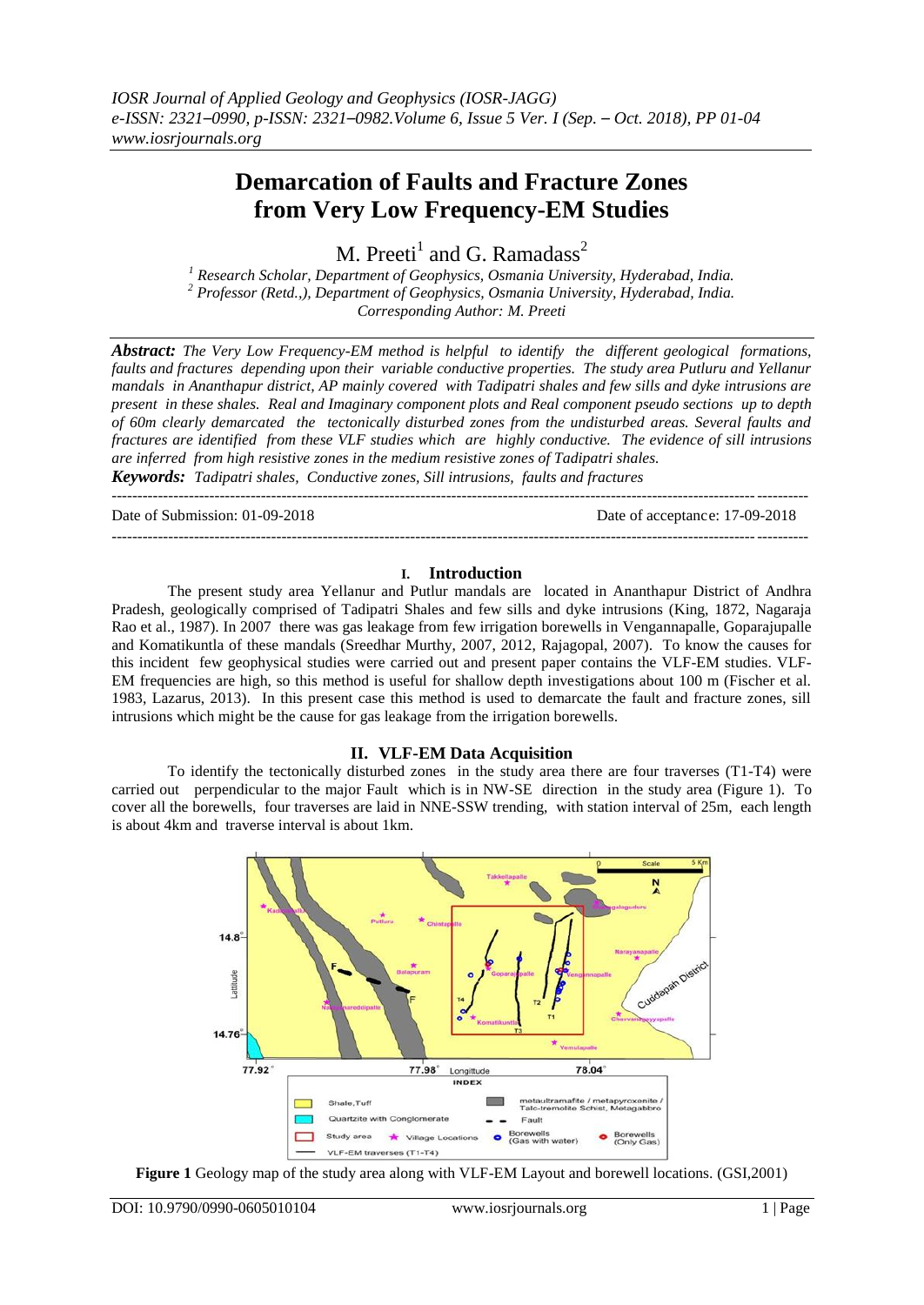## **III. Qualitative Analysis**

The measured raw real and imaginary components were subjected to Fraser filter to suppress noise and enhance signal. Fraser filtered data again was subjected to Karous-Hjelt filter and modeled to obtain apparent current density pseudo section up to 60m depth along all the traverses T1-T4, using Ramag VLF modelling Software (Karous and Hjelt, 1977; Kaikkonen, 1979; Saydam, 1981).

# *3.1 Real and Imaginary Component plots and Psuedo Sections*

#### *i) Traverse - T1*

This traverse passes from Vemulapalle to Shanagalaguduru and is 3960m long. The positive real and imaginary components cross over points, indicate the fault/fractures (F) which shows in this figure (Figure 2(a)). The maximum positive amplitudes of real components indicate the conductive zones and low negative values indicate resistive zones.

The Karous-Hjelt apparent current density real component Psuedo section (Figure 2 (b)) shows that this traverse is tectonically highly disturbed. This section is a measure of the conductivity of the subsurface as a function of depth. The high current density zone /high conductive zones are identified as fractures / faults, shown in red colour, medium conductive bodies as Tadipatri shales in green and low conductive/ high resistive bodies as sills in blue colour.



**Figure 2(a)** The Fraser filtered data of real and imaginary components plots and (b) the Karous-Hjelt apparent current density real component psuedo section along the Traverse - T1.

There are thirteen irrigation borewells are located along this traverse and among these the 11 borewells are emanating gas with water, one (Borewell-9) is leaking only gas are situated over/near high conductive faults/fracture zones which are near to high resistive sill segments. The borewell-13 is producing only water where there is no appreciable fault/fractures are noticed.

#### *ii) Traverse-T2*

This traverse passes west side of Traverse -T1, which is 4km long. Only few faults/ fractures are noticed in the real and imaginary components plots (Figure 3 (a)). The real component Psuedo section (Figure 3 (b)) shows that this traverse is less disturbed. The high conductive zones which are noticed in this section may be local fractures. Because of this reason there is no gas leakage from the two borewells present in this zone.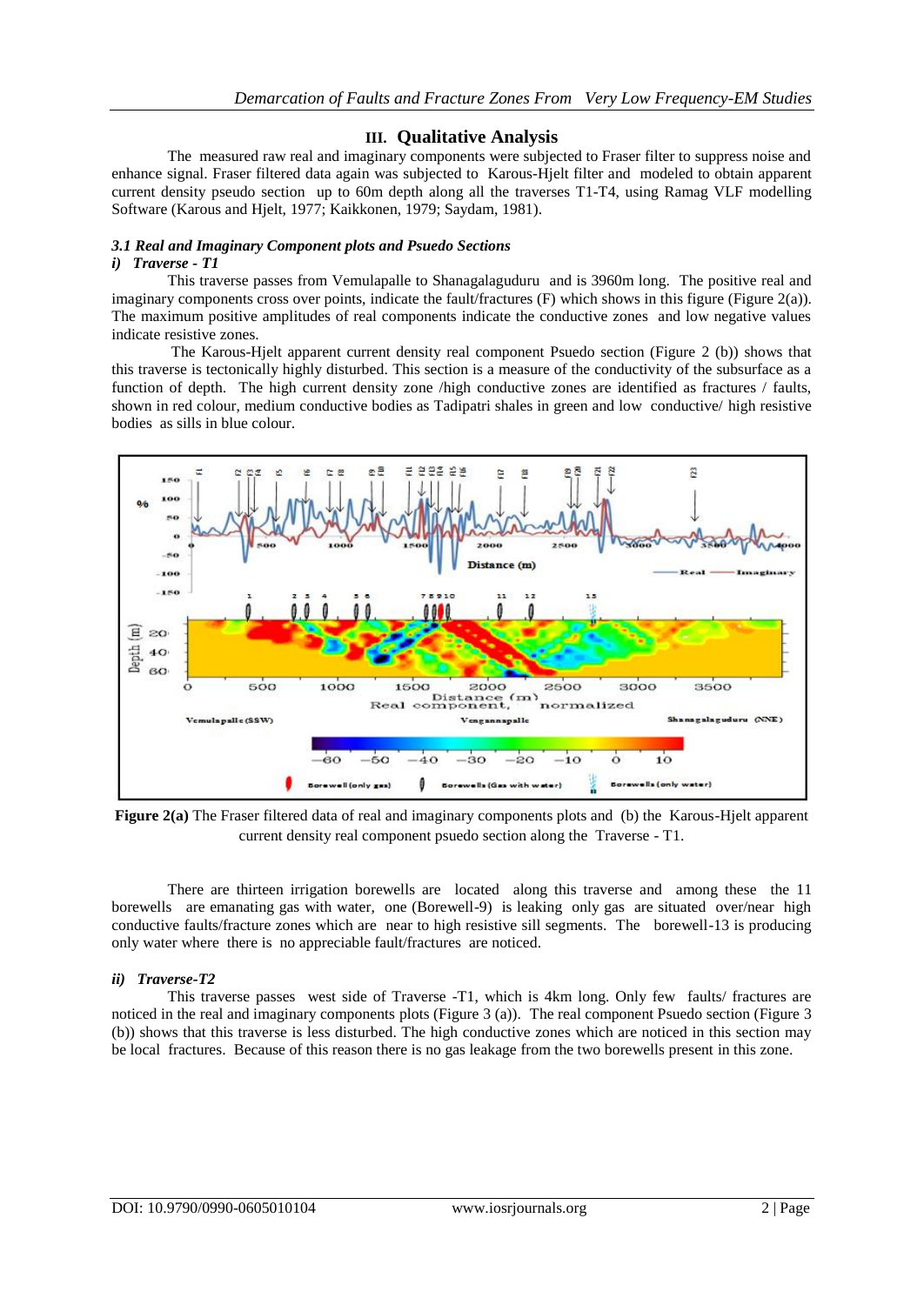

**Figure 3 (a)** The Fraser filtered data of real and imaginary components plots and (b) The Karous-Hjelt apparent current density psuedo section of the real component along the Traverse-T2.

# *iii) Traverse - T3*

This traverse passes west side of Traverse -T2, which is 3.2km long. Both the real and imaginary components plots (Figure 4 (a)) and Pseudo section (Figure 4 (b)) showing that this traverse is also less disturbed as Traverse -T2. There are eight borewells present in this traverse producing only water except two borewells-7&8 which are emanating gas with water. There is no clear evidence of fault/fractures and sills in the Pseudo section (Figure 4 (b)) but in the real component plot (Figure 4 (a)) it is clearly shows positive and negative anomalies. These anomalies which it self indicate the presence of conductive fault/fractures and high resistive sill segments, may be cause for gas leakage.



**Figure 4 (a)** The Fraser filtered data of real and imaginary components plots and (b) Karous-Hjelt apparent current density psuedo section of the real component along the Traverse -T3.

## *iv) Traverse-T4*

This traverse passes from Komatikuntla through Goparajupalle and further and is 3800m long. Both the real and imaginary components plots (Figure 5 (a)) and Pseudo section (Figure 5 (b)) showing that this traverse is also highly disturbed as Traverse –T1.